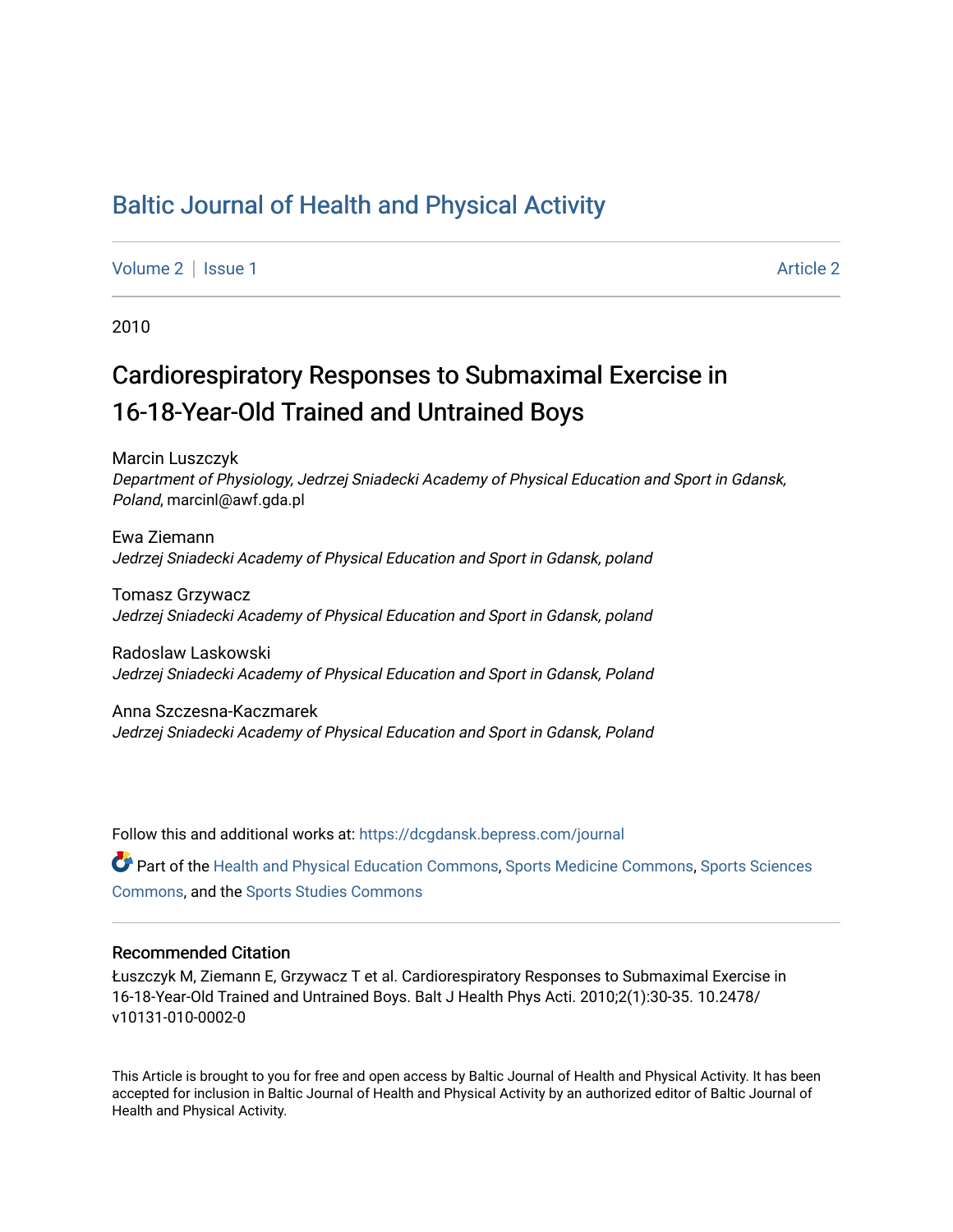|                                                                                                                                                                                                                | <b>Cardiorespiratory Responses</b><br>to Submaximal Exercise<br>in 16-18-Year-Old Trained and Untrained Boys                                                                                                                                                                                                                                                                                                                                                                                                                                                                                            |
|----------------------------------------------------------------------------------------------------------------------------------------------------------------------------------------------------------------|---------------------------------------------------------------------------------------------------------------------------------------------------------------------------------------------------------------------------------------------------------------------------------------------------------------------------------------------------------------------------------------------------------------------------------------------------------------------------------------------------------------------------------------------------------------------------------------------------------|
|                                                                                                                                                                                                                | DOI: 10.2478/v10131-010-0002-0                                                                                                                                                                                                                                                                                                                                                                                                                                                                                                                                                                          |
| <b>Authors' Contribution:</b><br>A - Study Design<br>B - Data Collection<br>C - Statistical Analysis<br>D - Data Interpretation<br>E - Manuscript Preparation<br>F - Literature Search<br>G - Funds Collection | Marcin Łuszczyk <sup>(A,B,C,D,E,F)</sup> , Ewa Ziemann <sup>(D,E)</sup> ,<br>Tomasz Grzywacz <sup>(C,D,E,F)</sup> , Radosław Laskowski <sup>(D,E)</sup> ,<br>Anna Szczęsna-Kaczmarek <sup>(A,B,D,E,F)</sup>                                                                                                                                                                                                                                                                                                                                                                                             |
|                                                                                                                                                                                                                | Jedrzej Sniadecki Academy of Physical Education and Sport in Gdansk,<br>Poland                                                                                                                                                                                                                                                                                                                                                                                                                                                                                                                          |
|                                                                                                                                                                                                                | Key words: circumpubertal age, physical training, submaximal exercise, oxygen<br>pulse, oxygen deficit.                                                                                                                                                                                                                                                                                                                                                                                                                                                                                                 |
|                                                                                                                                                                                                                | <b>Abstract</b>                                                                                                                                                                                                                                                                                                                                                                                                                                                                                                                                                                                         |
| Background:                                                                                                                                                                                                    | The aim of this study was to compare chosen parameters and coefficients<br>characterizing the action of the cardiovascular system and the respiratory<br>system at a low level of a cycloergometric exercise in young boys practicing<br>handball and their untrained peers. In the present study we searched for an<br>answer to questions concerning the influence of physical training on children's                                                                                                                                                                                                 |
| <b>Material/Methods:</b>                                                                                                                                                                                       | organism in progressive youth development.<br>The technique of parallel groups was used: the experimental one (boys<br>training handball, $n=12$ ) and the control one (not trained boys, $n=58$ ). The<br>developmental age of the subjects was evaluated by percentile charts. A five-<br>minute work on a bicycle ergometer was used to observe reaction of the<br>organism to submaximal exercise below AT. During the test the parameters<br>characterizing the respiratory and cardiovascular systems were measured by<br>means of a gas analyzer Oxycon Pro Jaeger (Viasys) and Breath by Breath |
|                                                                                                                                                                                                                | program.<br><b>Results:</b> We noted adapting changes in the circulatory system in young handball                                                                                                                                                                                                                                                                                                                                                                                                                                                                                                       |
| <b>Conclusions:</b>                                                                                                                                                                                            | players. The group practicing handball showed a higher value of $O_2$ ·HR <sup>-1</sup><br>$(p \le 0.05)$ in comparison with the untrained boys. Oxygen deficit was higher in<br>the trained group, but there were no statistically significant differences<br>between the trained and untrained boys.<br>Training during the biological progressive development causes adaptive<br>changes in the cardiovascular system in the light of an increase in pulse<br>oxygen ( $O_2$ ·HR <sup>-1</sup> ) in submaximal work. Handball training during the biological                                         |
| Word count: 1897                                                                                                                                                                                               | progressive development causes an increase in oxygen deficit (Def. $O_2$ ).                                                                                                                                                                                                                                                                                                                                                                                                                                                                                                                             |
| Tables: 2<br>Figures: 1                                                                                                                                                                                        | Received: November 2009<br>Accepted: August 2010                                                                                                                                                                                                                                                                                                                                                                                                                                                                                                                                                        |
| References: 13<br>Address for correspondence:                                                                                                                                                                  | Published: September 2010                                                                                                                                                                                                                                                                                                                                                                                                                                                                                                                                                                               |

Dr Marcin Luszczyk

Academy of Physical Education and Sport, Department of Physiology, 80-336 Gdańsk, Poland, ul. K. Górskiego 1 Phone: +4858 554-71-75, e-mail: marcinl@awf.gda.pl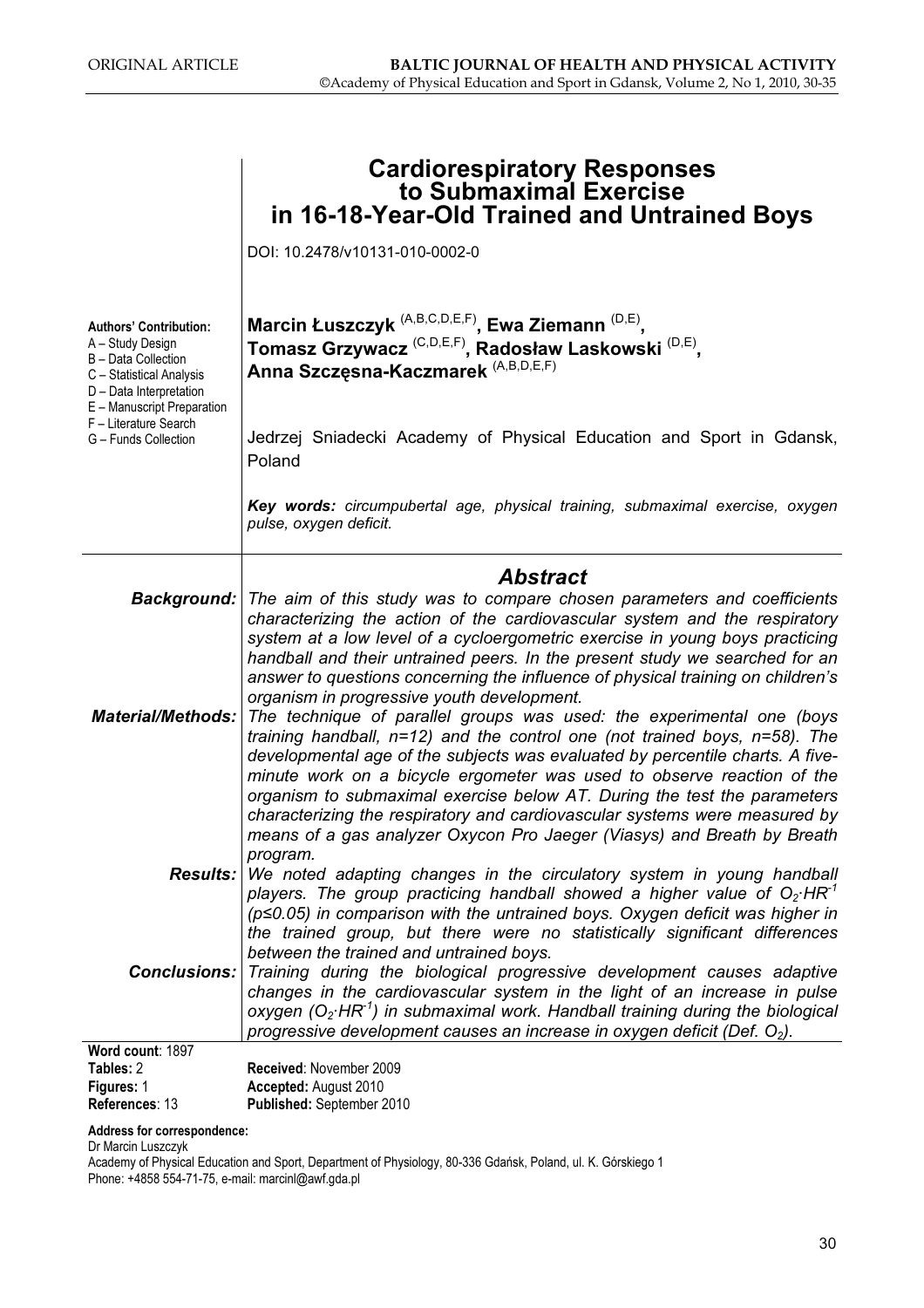M. Łuszczyk, E. Ziemann, T. Grzywacz, R. Laskowski, A. Szczęsna-Kaczmarek, Cardiorespiratory Responses to Submaximal Exercise in 16-18-Year-Old Trained and Untrained Boys

#### Introduction

Understanding the reaction of a child's respiratory system, cardiovascular system, musculoskeletal system, metabolic changes to the physical activity of varying intensity should be the starting point for planning and programming of training loads and can protect against their negative effects. Kozłowski et al. [1] think that cardiorespiratory responses to submaximal and maximal exercise are different and should always be clearly distinguished. Susceptibility of the organism to physical training, and ultimately adaptive changes resulting in an increase in aerobic capacity are determined largely genetically. Continuous observation of the reaction of a child's organism and the impact of training on aerobic capacity provides valuable information about the body's metabolic reserve and the purposefulness of forming aerobic capacity. Bar-Or and Zwiren [3] proved that there is no significant improvement in the level of aerobic capacity in children trained before the puberty age. Rowland [4] states that before the puberty age the level of testosterone is too low to stimulate the development of aerobic capacity. There is high physical activity during this period, which is a strong stimulus, so the use of specific training is not effective. In this paper the aerobic exercise possibilities were determined using selected parameters characterizing the function of the respiratory and cardiovascular systems – responsible for transporting oxygen to tissues and the parameters characterizing oxygen uptake in terms of submaximal work below the anaerobic threshold (AT) and the constant load. This paper attempts to answer what impact specialized handball training has on the organism of children during the progressive development exposed to submaximal exercise below AT.

#### Material and methods

The technique of parallel groups was used: the experimental one (handball training [TR], n=12) and the control one (not trained [NT], n=58). Boys from both groups were on average about 16 years old when the study began, and the period of the experiment took two years. The research has been carried out on teenagers (born in 1986) who have been selected from the most talented boys from Poland and who are the students of the Polish Handball Federation Sports Masters' Secondary School in Gdansk (TR, n=12). The control group (NT), which was tested on the same parameters as the handball players group, were secondary school pupils from Tricity (Poland), and were only subjected to typical obligatory P.E. activities at their respective schools. In choosing this control population, the only condition of significance was their height, with the criterion of being at least 170 cm. The set of tests has been carried out three times at the stage of direct start preparation (BPS) for the first round of league games, in which the training boys were characterized by the highest level of performance. The results obtained in the continuous tests allowed us to gather some comparative material, which was essential to determine the influence of a handball player training on the ability of adolescents at circumpubertal age to perform submaximal work. Developmental age of the subjects was evaluated by percentile grids [5]. A fiveminute work on a bicycle ergometer (Jaeger ER900) was used to observe the reaction of the organism to submaximal exercise below AT. The load of 2.0 W per kilogram of body weight and frequency of 50 pedal revolutions per minute ensured a comparable performance of work by all subjects.

The parameters characterizing the respiratory and cardiovascular systems were continuously monitored and recorded every 15 seconds using a gas analyzer Oxycon Pro Jaeger (Viasys) and Breath by Breath program during the test. Oxygen deficit (Def.O<sub>2</sub>) was determined as the difference between the demand for oxygen (steady-state) during the work and its consumption. *Breath by Breath* program during the test. Oxygen deficit (Def.O<sub>2</sub>) was determined as the difference between the demand for oxygen (steady-state) during the work and its consumption. Ventilation equivalent of oxygen con difference betwe<br>Ventilation equiva<br>production (VE·V  $CO_2^{-1}$ ) and pulse oxygen  $(O_2$ ·HR<sup>-1</sup>) were calculated.

The data were statistically analyzed using a computer program STATISTICA PL 9<sup>th</sup> StatSoft. We used the multiple comparison test (post-hoc) to determine the statistical differences between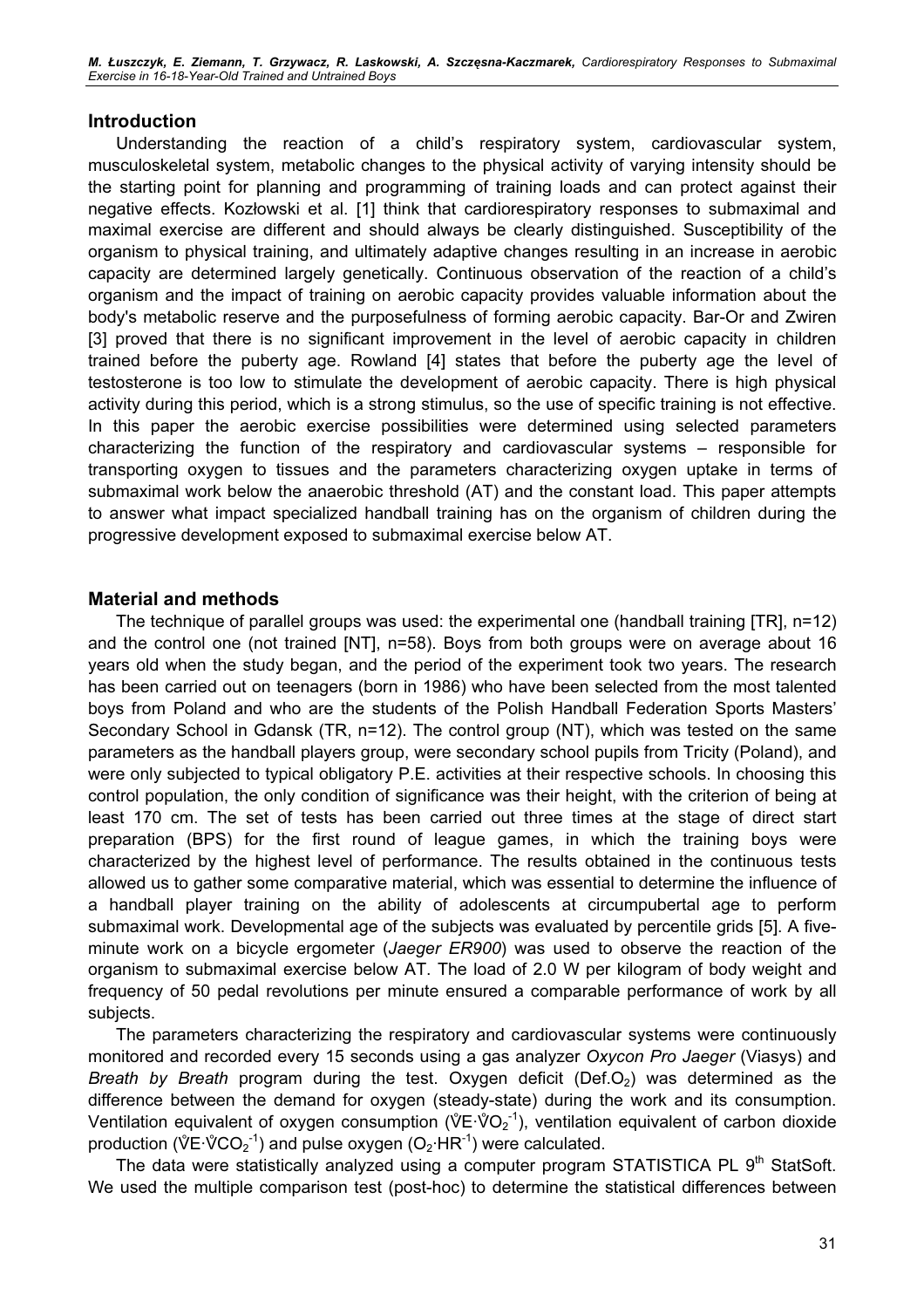M. Łuszczyk, E. Ziemann, T. Grzywacz, R. Laskowski, A. Szczęsna-Kaczmarek, Cardiorespiratory Responses to Submaximal Exercise in 16-18-Year-Old Trained and Untrained Boys

the groups' means. The constant number of the subjects in the examined TR group allowed the usage of Tukey's test of the reasonable essential difference (RIR) for the even size of the two samples. In the case of the control group (NT) we chose the second variant of the test – for an uneven size of the samples. For variables which did not fulfil the assumptions of normal distribution or homogeneity variance we used the Kruskal-Wallis test. In this case we verified the difference between groups' means using multiple averages comparison for all samples test. For all conducted analyses statistical significance was determined at the level of  $p \le 0.05$  [6].

#### Results

There were significant statistic differences ( $p \le 0.05$ ) between the groups in somatic parameters. The body height was higher in the TR group in all periods of the study. The body mass and fat free mass (FFM) were higher in the 16- and 17-year-old TR group. Percentile values for weight and body height in the TR group were between 85 and 90. In the NT group we observed percentile level of body weight in 60–78 and body height in 70–62 (Tab.1).

Tab. 1. The values of selected anthropometric parameters characterizing the boys of the group training handball (TR) and the control group (NT) in subsequent periods of research

| Group         | Age<br>[years]  | <b>Body height</b><br>[cm] | <b>Percentile of</b><br>body height | <b>Body mass</b><br>[kg] | <b>Percentile of</b><br>body mass | <b>FFM</b><br>[kg] |
|---------------|-----------------|----------------------------|-------------------------------------|--------------------------|-----------------------------------|--------------------|
| $TR16(n=12)$  | $16.3 \pm 0.07$ | $185.9 \pm 4.80$           | $90.3 \pm 7.81$                     | $78.8 \pm 9.43$          | $85.8 \pm 14.5$                   | $71.4 \pm 7.63$    |
| $NT16$ (n=20) | $16.1 \pm 0.28$ | $179.3 \pm 4.44$           | $68.6 \pm 21.7$                     | $63.5 \pm 7.34$          | $58.6 \pm 24.6$                   | $57.3 \pm 5.32$    |
|               | (=0.391)        | $(=0.012)$ is              | $(=0.053)$                          | $(0.001)$ is             | $(=0.008)$ is                     | $(0.001)$ is       |
| $TR17(n=12)$  | $17.1 \pm 0.20$ | $186.7 \pm 4.65$           | $89.2 \pm 9.10$                     | $79.8 \pm 8.09$          | $87.9 \pm 9.97$                   | $69.6 \pm 6.79$    |
| $NT17 (n=20)$ | $17.2 \pm 0.23$ | $179.6 \pm 5.18$           | $62.3 \pm 23.7$                     | $67.5 \pm 7.93$          | $59.1 \pm 25.2$                   | $60.3 \pm 5.41$    |
|               | $(=0.601)$      | $(0.001)$ is               | $(=0.007)$ is                       | $(0.001)$ is             | $(=0.004)$ is                     | $(0.001)$ is       |
| $TR18(n=12)$  | $18.3 \pm 0.13$ | $187.6 \pm 4.67$           | $89.2 \pm 9.10$                     | $82.1 \pm 5.02$          | $90.4 \pm 7.93$                   | $70.4 \pm 4.38$    |
| $NT18$ (n=20) | $18.1 \pm 0.28$ | $180.2 \pm 4.54$           | $62.3 \pm 21.3$                     | 75.7 ± 7.85              | 78.2 ± 15.7                       | $65.3 \pm 5.11$    |
|               | $(=0.422)$      | $(0.001)$ is               | (=0.007) is                         | $(=0.332)$               | $(=0.613)$                        | $(=0.263)$         |

The results introduced as average (X); - standard deviation (SD); FFM – fat free mass; TR16 – TR18 – training group in age 16,17,18; NT16-NT18 – not trained group in age 16,17,18; n – number; is – average significant differences statistics; p – level of significance.

Comparing the values of chosen parameters characterizing the reaction of an organism to submaximal intensity effort in both tested groups (Tab.2), we found no important statistical differences between the 16-year-old boys from the control group and their peers who have been training handball for many years. The only important statistical difference was seen in the value of an oxygen pulse  $(O_2 \cdot HR^{-1})$ . The indicator among the training boys was on average 2.85 mL higher training handball for many years. The only important statistical difference was seen in the value of an oxygen pulse  $(O_2 \cdot HR^{-1})$ . The indicator among the training boys was on average 2.85 mL higher (Fig. 1A) than in the N (2.50 L·min<sup>-1</sup>), the time of achieving functional stabilization (TA<sub>st st</sub>) was shorter by 33 seconds, and the heart rate (HR) was lower by 15 1 $\cdot$ min<sup>-1</sup> in TR16 group. The level of oxygen deficit (Def.O<sub>2</sub>) in subsequent periods of research was higher in the TR group on average by 0.26 L (Fig. 1B). It was observed that the difference in the value of  $O_2$ ·HR<sup>-1</sup> between the TR group and the NT group increased in the two consecutive years. This value was higher in the TR group by 3.10 mL and 4.20 mL in the first and second year of observation. This was the only statistically significant difference in subsequent periods of observation. In the following two years of the difference in values of the  $\sqrt[6]{E}$  and difference in subsequent periods of observation. In the following two years of the difference in values of the  $\sqrt[6]{E}$  and  $\sqrt[6]{T}$  between the TR group and the NT group increased respectively by 5.10 L·min<sup>-1</sup> and 5.00 L·min<sup>-1</sup> and 0.16 L and 0.18 L. The TA<sub>st.st</sub> was shorter in the TR group by 36.6 s and 41.4 s respectively in the first and the second year of observation. The values of the ventilation equivalen 36.6 s and 41.4 s respectively in the first and the second year of observation. The values of the  $O_2^{-1}$ ) and the production of carbon dioxide enter and 41.4<br>
ventilation equiv<br>
equivalent (VE·V  $CO_2^{-1}$ ) were higher in the NT, in each of the subsequent research.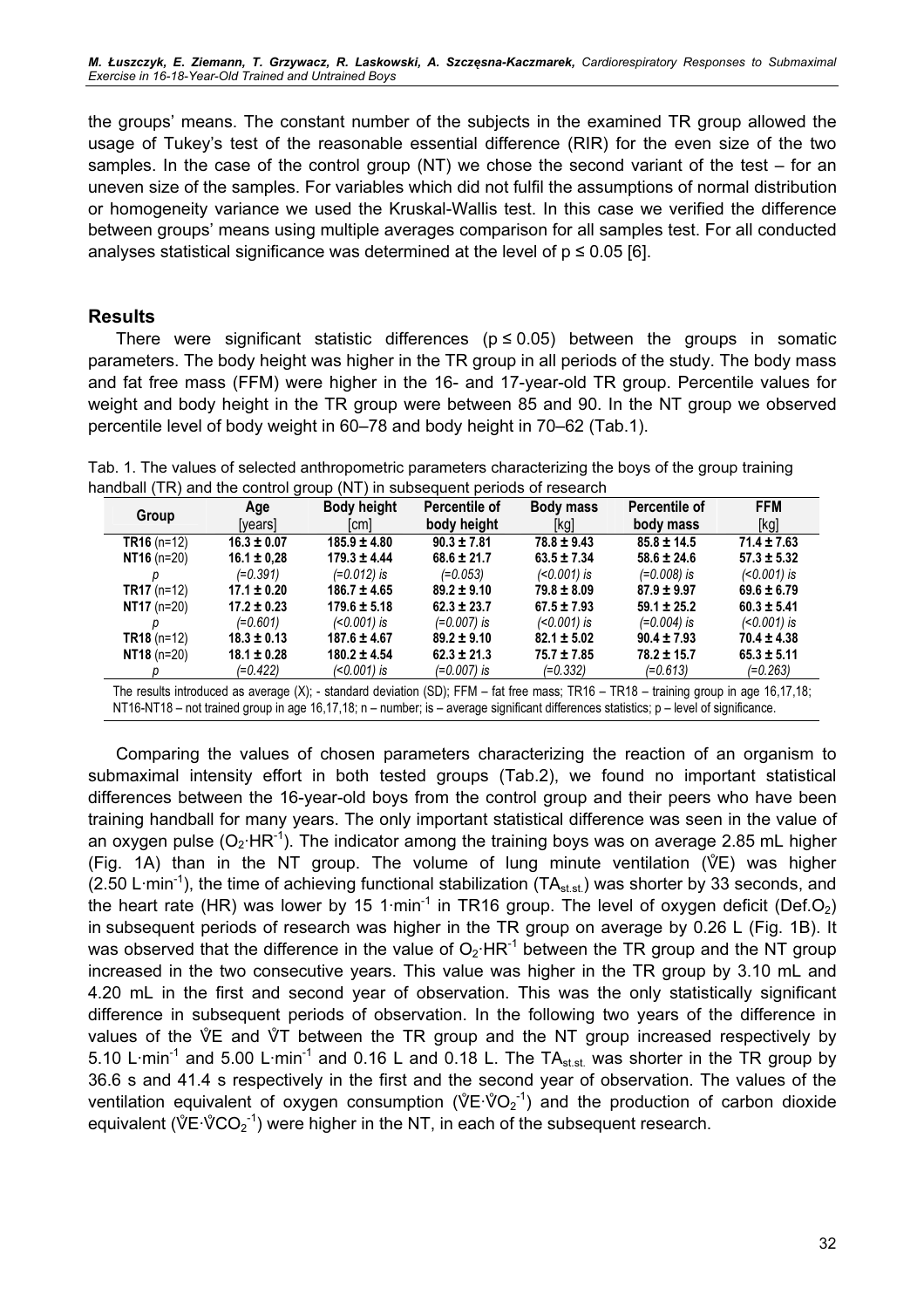|                                                                                                       | $Def.$ O <sub>2</sub> | TA <sub>st</sub> | <b>HR</b> |  |  | $-2 - 2 - 2$ | $-2 - 2 - 2$ |  |
|-------------------------------------------------------------------------------------------------------|-----------------------|------------------|-----------|--|--|--------------|--------------|--|
| group training handball (TR) and the control group (NT) in subsequent periods of research             |                       |                  |           |  |  |              |              |  |
| Tab. 2. Selected parameters characterizing the reactions of boys' organisms to submaximal work in the |                       |                  |           |  |  |              |              |  |

| group training handball (TR)<br>and the control group (NT) in subsequent periods of research |                                                  |                                        |                                                |                                 |                                            |                                                  |                                  |                                                |                                            |                                            |                                               |
|----------------------------------------------------------------------------------------------|--------------------------------------------------|----------------------------------------|------------------------------------------------|---------------------------------|--------------------------------------------|--------------------------------------------------|----------------------------------|------------------------------------------------|--------------------------------------------|--------------------------------------------|-----------------------------------------------|
| Group                                                                                        | P<br>IW FFM <sup>-1</sup>                        | Def. O <sub>2</sub><br>$[{\mathsf L}]$ | TA <sub>st.st</sub><br>[min]                   | HR<br>$[1 \text{ min-1}]$       | ŴΕ<br>$[L \cdot min^{-1}]$                 | ŴΤ<br>$[ \mathsf{L} ]$                           | <b>BF</b><br>$[1 \text{ min-1}]$ | <b>RQ</b>                                      | VE VO <sub>2-1</sub>                       | VE VCO <sub>2</sub>                        | $O2$ HR <sup>-1</sup><br>[ML]                 |
| <b>TR16</b><br>$(n=12)$<br><b>NT16</b><br>$(n=20)$                                           | $2.21 \pm 0.14$<br>$2.24 \pm 0.09$<br>$(=0.993)$ | 1.58±0.36<br>1.36±0.19<br>$(=0.341)$   | $2.10 + 0.64$<br>$2.65 \pm 0.51$<br>$(=0.211)$ | 127±10<br>142±15<br>$(=0.072)$  | 45.1±11.5<br>42.6±7.18<br>$(=0.981)$       | $1.94 \pm 0.43$<br>$1.81 \pm 0.48$<br>$(=0.971)$ | 24±4<br>25±7<br>$(=0.993)$       | $0.87 + 0.08$<br>$0.90 + 0.05$<br>$(=0.964)$   | $26.7 \pm 2.76$<br>27.4±2.09<br>$(=0.971)$ | $23.3 \pm 3.58$<br>24.6±2.17<br>$(=0.916)$ | 15.2±2.67<br>$12.4 \pm 1.92$<br>$(=0.022)$ is |
| р<br><b>TR16</b><br>$(n=12)$<br><b>NT16</b><br>$(n=20)$                                      | $2.35 \pm 0.16$<br>$2.25 \pm 0.09$<br>$(=0.600)$ | 1.57±0.28<br>1.31±0.20<br>$(=0.161)$   | 1.97±0.56<br>$2.53 \pm 0.63$<br>$(=0.192)$     | 129±10<br>134±12<br>$(=0.944)$  | 45.5±9.73<br>40.4±6.56<br>$(=0.722)$       | $1.99 \pm 0.47$<br>$1.83 \pm 0.42$<br>$(=0.945)$ | 24±7<br>23±6<br>$(=0.991)$       | $0.87 + 0.08$<br>$0.92 \pm 0.05$<br>$(=0.665)$ | 25.8±1.70<br>26.4±2.12<br>$(=0.978)$       | 22.5±3.21<br>$24.2 \pm 2.42$<br>$(=0.782)$ | 15.6±1.94<br>$12.5 \pm 1.45$<br>$(0.001)$ is  |
| р<br><b>TR16</b><br>$(n=12)$<br><b>NT16</b><br>$(n=20)$                                      | $2.30 \pm 0.09$<br>$2.28 + 0.27$<br>(0.992)      | $1.70 + 0.29$<br>1.39±0.33<br>(0.072)  | $1.61 \pm 0.42$<br>$2.30 + 0.69$<br>$(=0.061)$ | $123 + 7$<br>137±16<br>(=0.071) | 45.2±11.1<br>$40.2 \pm 8.65$<br>$(=0.733)$ | $2.02 \pm 0.25$<br>$1.84 \pm 0.45$<br>$(=0.912)$ | 23±7<br>23±5<br>$(=0.992)$       | $0.83 + 0.11$<br>$0.87 + 0.08$<br>$(=0.774)$   | 25.6±1.96<br>$26.4 \pm 3.34$<br>$(=0.961)$ | 21.4±3.89<br>$23.1 \pm 3.85$<br>$(=0.776)$ | $17.1 \pm 2.62$<br>12.9±2.47<br>$(0.001)$ is  |

p The results introduced as average  $(X)$ ;  $\pm$  – standard deviation (SD); P – power; Def.O<sub>2</sub> – oxygen defict; TA<sub>st.st.</sub> – time of achieving functional; HR – The results introduced as average (X);  $\pm$  – standard deviation (SD); P – power; Def.O<sub>2</sub> – oxygen defict; TA<sub>st.st</sub> – time of achieving functional; HR – heart rate;  $\sqrt[n]{E}$  – volume of lung minute ventilation;  $\sqrt[n]{T}$ The results introduced as average (X);<br>heart rate;  $\sqrt[6]{E}$  – volume of lung minu<br>ventilator equivalent for oxygen;  $\sqrt[6]{E} \sqrt[6]{E}$  $CO<sub>2</sub>$ <sup>-1</sup> ventilator equivalent for carbon dioxide;  $O<sub>2</sub>$  HR<sup>-1</sup> – oxygen pulse; TR16–TR18 – training group in age 16,17,18; NT16-NT18 – not trained group in age 16,17,18; n – number; is – average significant differences statistics; p – level of significance.



Fig. 1. Mean values of oxygen pulse (O<sub>2</sub>·HR<sup>-1</sup>) [A] and the oxygen deficit (Def.O<sub>2</sub>) [B] in submaximal exercise in the training (TR) and control (NT) groups in the subsequent periods of research (vertical bars indicate the confidence interval 0.95, \* average significant differences statistics between TR and NT at  $p \le 0.05$ )

#### **Discussion**

The first handball players' (TR16) tests brought to comparative analysis with the results of the control group (NT16) suggest a possibility of the conclusion about the influence of 4-6 years' handball training on the development of children at the circumpubertal age. Location of the body weight and height above 50 percentile in the first study suggests that acceleration of the biological development of the boys in the TR group may be a result of the previous training load (between the age of 10–16). Their biological development can be defined as harmonious with little differentiation in somatic terms as shown by the percentile value for weight and body height located between 85 and 90 percentile growth. All anthropometric parameters and coefficients were characterized by smaller dispersion in the TR group than in the NT group. The obtained results suggest that handball training stabilizes the changes at the morphological and functional level, which leads to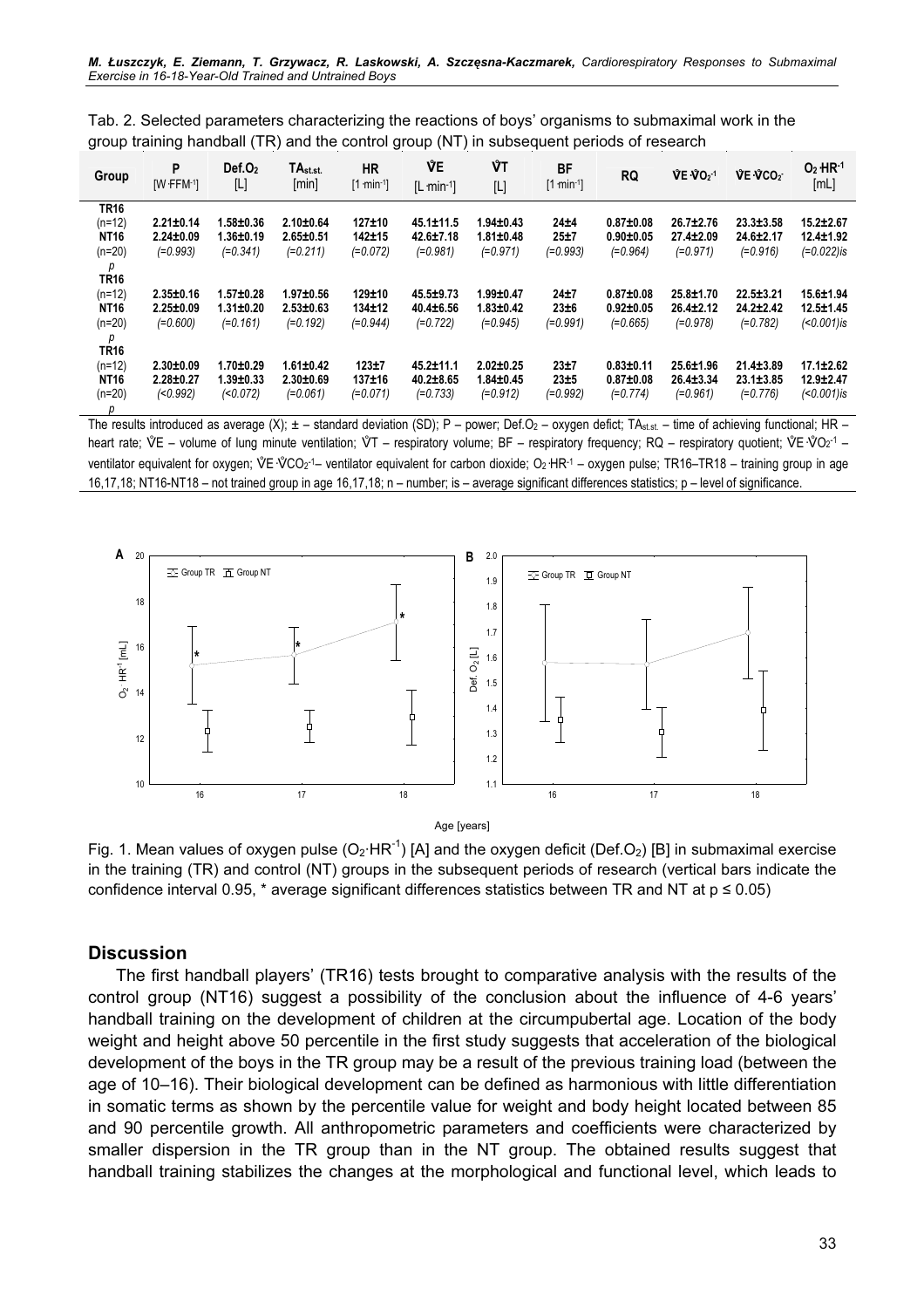a more harmonious development and increasing the physical efficiency. The results in the TR group are consistent with the observations by Jensen et al. [7] and differ from the results of Wilmore and Costill [8]. Comparing the values of chosen parameters characterizing the reaction of an organism to submaximal intensity effort in both tested groups, we stated important statistical differences between the 16-year-old boys from the control group and their peers who have been training handball for many years. The only important statistical difference was seen in the value of an oxygen pulse  $(O_2$ ·HR<sup>-1</sup>). The indicator of the training boys was on average 2.85 ml higher. Comparing the values  $O_2$ ·HR<sup>-1</sup> to the norm (13–15) indicated by Gondorowicz et al. [9], we find that in the case of the NT group the result was below (the first study) and in the lower range of the norm (the second and the third test). The  $O_2$ ·HR<sup>-1</sup> of the TR group was in the upper range of the norm (the first test) and above (the second and third test). This situation confirms adaptive changes in the cardiovascular system as a result of training. It is known that  $O_2$ ·HR<sup>-1</sup> depends on the cardiac stroke volume (SV) and arteriovenous difference (AVd). Both indicators are higher during physical submaximal exercise after training than before its beginning [1,10]. Lower values of  $O_2$ ·HR<sup>-1</sup> and higher values of  $\sqrt{$ submaximal exercise after training than before its beginning [1,10]. Lower values of  $O_2$ ·HR<sup>-1</sup> and  $CO_2^{-1}$  in the NT group may indicate a greater oxygen cost of physiological<br>the first constitution of the conserved in the state of the sign in the state of the state of the state of the state of the state of the state o submaximal exercise after training than before its beginning [1,10]. Lower values of O<br>higher values of  $\sqrt[6]{E\cdot \sqrt[6]{CO_2}^{-1}}$  in the NT group may indicate a greater oxygen cost of pl<br>processes in the boys' bodies. Accord  $CO<sub>2</sub><sup>-1</sup>$  value is associated with less effective alveolar diffusion, whereas low  $O_2$ ·HR<sup>-1</sup> value suggests low oxygen content (in the volume of blood) offered by the blood volume equal to the cardiac stroke volume. Moreover, the authors suggest that children's 'immaturity' of the mechanisms described above is compensated by a high AVd value. That means that a large amount of oxygen diffuses from the arterial blood to tissues. We observed that carbohydrate oxidation was the primary source of energy during work below AT in both groups, as evidenced by the respiratory quotient (RQ). There were interesting results of Def. $O<sub>2</sub>$  which show higher values in TR group than in NT group in subsequent periods of observation. The higher values of Def. $O<sub>2</sub>$  in TR group may indicate more advanced processes of anaerobic energy production for muscular work, as a result of loads used in handball training. Similar differences in values of  $Def.O<sub>2</sub>$  were observed by Szczęsna-Kaczmarek at al. in untrained children and long-distance runners [12]. Handball training not only caused an increase in Def.O<sub>2</sub> but also shortening  $TA_{st, st}$  and reduction in HR. Rannou suggests that handball training generates adaptive changes in anaerobic metabolism as well as sprinter training [13].

### Conclusion

- 1. Handball training during the biological progressive development causes adaptive changes in the cardiovascular system in the light of an increase in pulse oxygen  $(O_2 \cdot HR^{-1})$  in submaximal work.
- 2. Handball training during the biological progressive development causes an increase in oxygen deficit (Def.O<sub>2</sub>) in submaximal work.
- 3. Several years of handball training at the prepubertal age of boys may accelerate biological development.

#### References

- 1. Kozłowski S, Nazar K, Chwalbińska-Moneta J. Trening fizyczny mechanizmy i efekty fizjologiczne [Physical training – mechnisms and physiological results]. In: Kozłowski S, Nazar K, editors. Wprowadzenie do fizjologii klinicznej [Propaedeutics to Clinical Philosophy]. Warszawa: PZWL; 1995, 290–324 [in Polish].
- 2. Bouchard C. Genetic determinant of endurance performance. In: Shepard R, Astrand P, editors. Endurance in Sport. Oxford: Blackwell Scientific; 2003, 149–162.
- 3. Bar-Or O, Zwiren L. Physiological effects of increased frequency of physical education classes and of endurance conditioning on 9 to 10 year-old girls and boys. In: Procedings 4th International Pediatric Work Physiology. Natanya: Wingate Institute, 1973, 190–208.